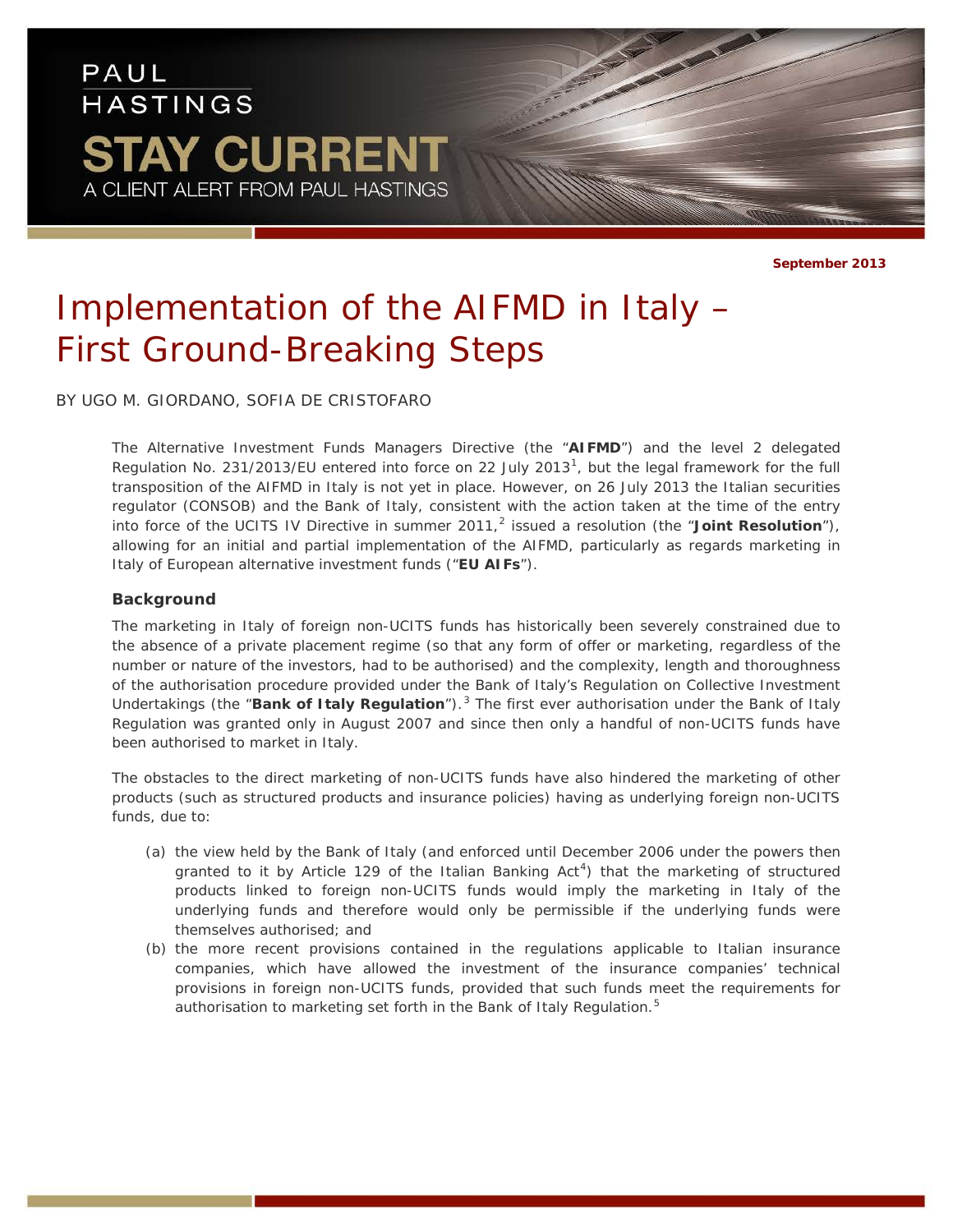### **The Joint Resolution**

While the national statutory measures for the detailed transposition of the AIFMD in Italy have been published only in draft form (the "**Draft Transposition Measures**"), [6](#page-4-0) in the Joint Resolution CONSOB and the Bank of Italy have affirmed the self-executing nature of certain parts of the AIFMD ("particularly those regarding the transitional provisions and the cross-border activity of EU AIFMs"[7](#page-4-1) ) and consequently resolved that, with effect from 22 July 2013:

- (c) with regard to EU AIFs managed by an EU AIFM, whose marketing in Italy has been authorised before 22 July 2013:
	- i. the EU AIFs may continue to be marketed in Italy to professional investors<sup>[8](#page-4-2)</sup> until 22 July 2014; and
	- ii. no later than 22 July 2014, the EU AIFM should put in place all the measures required to ensure compliance with the national provisions for the transposition of the AIFMD and, once it has been authorised in its home Member State<sup>[9](#page-4-3)</sup>, should effect the notification required under article 32 of the AIFMD (the "**Article 32 Notification**") for each EU AIF it markets in Italy, or otherwise the marketing of the EU AIFs should terminate;
- (d) with regard to EU AIFs managed by an EU AIFM, whose home Member State *has implemented* the AIFMD:
	- i. the EU AIFs may be marketed to professional investors in Italy under the AIFMD passporting regime, with CONSOB being the competent authority to receive the Article 32 Notification;
	- ii. the EU AIFs may be marketed to retail investors in Italy only under the existing authorisation procedure governed by the Bank of Italy Regulation, and the relevant authorisation may only be granted by the Bank of Italy if the Article 32 Notification has also been effected;
- (e) marketing in Italy (to both retail and professional investors) of EU AIFs managed by an EU AIFM whose home Member State *has not yet implemented* the AIFMD, should still be authorised under the existing authorisation procedure governed by the Bank of Italy Regulation; the relevant EU AIFM should also comply with point (a) (ii) above;
- (f) until the full transposition of the AIFMD in Italy,<sup>[10](#page-4-4)</sup> the existing authorisation procedure governed by the Bank of Italy Regulation will continue to apply to marketing in Italy (both to retail and professional investors) of:
	- i. AIFs managed by a non-EU AIFM; and
	- ii. non-EU AIFs managed by an EU AIFM;
- (g) EU AIFMs whose Home Member State *has implemented* the AIFMD may manage an Italian AIF (both on a cross-border basis or through a branch) subject to the notification procedure provided under article 33 of the AIFMD,<sup>[11](#page-4-5)</sup> with the Bank of Italy being the competent authority to receive such notification. The relevant EU AIFMs will be enrolled in a new special section of the register of asset managers kept by the Bank of Italy pursuant to article 35 of the Italian Financial Act and will be subject, to the extent applicable, to the same provisions currently governing the activity in Italy of foreign management companies under the UCITS IV Directive; and
- (h) until the full transposition of the AIFMD in Italy, the authorisation of Italian AIFMs and the establishment and marketing of Italian AIFs will continue to be governed by the current pre-AIFMD provisions and Italian management companies may not avail themselves of the passporting/notification procedures provided under articles 32 and 33 of the AIFMD.<sup>[12](#page-4-6)</sup>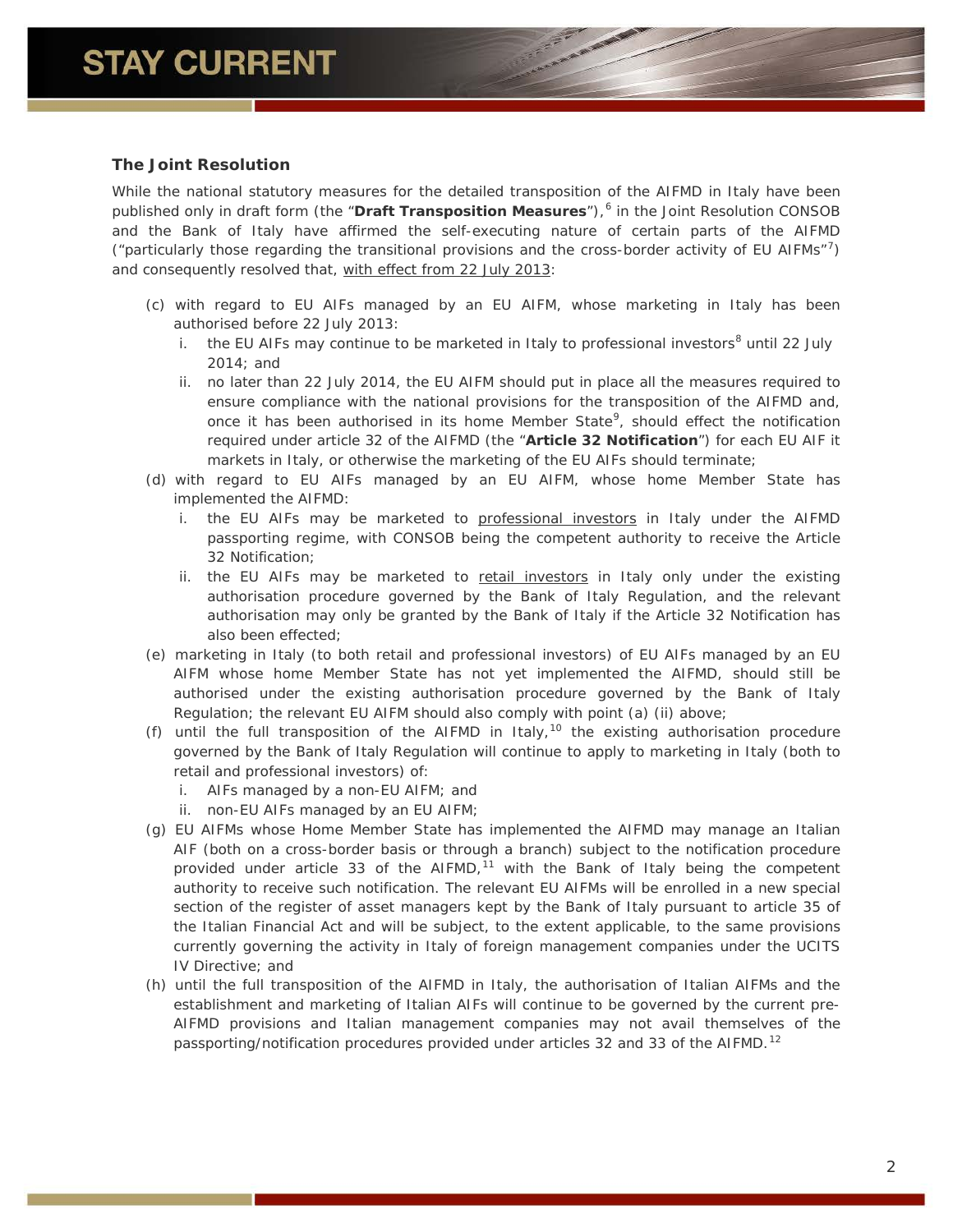With the Joint Resolution, marketing in Italy to professional investors of EU non-UCITS funds (and arguably of other products linked to such funds) becomes a significantly more easily achievable task, provided that the AIFM's Home Member State has already implemented the AIFMD and that the requirements set out therein are complied with.<sup>[13](#page--1-0)</sup> In this respect, it should be noted that, while this is not specifically mentioned in the Joint Resolution, the marketing in Italy of EU AIFs by EU AIFMs remains subject, *inter alia*, to compliance in Italy with: (i) the disclosure to investors rules set out in article 23 of the AIFMD; and (ii) the national provisions regarding the "arrangements made for the marketing of the AIFs and, where relevant, the arrangements established to prevent units or shares of the AIF from being marketed to retail investors, including in the case where the AIFM relies on activities of independent entities to provide investment services in respect of the AIF" (item (h) of Annex IV of the AIFMD).<sup>[14](#page--1-1)</sup> Item (ii) is not addressed in the Joint Resolution and it remains to be seen whether the relevant arrangements should be identified on the basis of the pre-AIFMD provisions (i.e. the Bank of Italy Resolution), which requires the appointment of a paying agent and of an entity in charge of investor relations in Italy (but at the same time provides for a possible derogation from these requirements where marketing is restricted to professional investors), or of the Draft Transposition Measures, which are, however, rather vague on this point and only list as an example the inclusion of appropriate selling restrictions in the fund rules or constitutional documents.<sup>[15](#page--1-2)</sup>

#### **Further Developments**

Private placement. Neither the Joint Resolution nor the Draft Transposition Measures purport to change the current system, whereby no private placement exemption applies to the marketing of foreign funds in Italy. Reverse solicitations (provided they are genuine) will continue to be allowed.

EU passport for non-EU AIFMs. Under the Draft Transposition Measures, starting from the date on which the European passport for non-EU AIFMs comes into force pursuant to article 67(6) of the AIFMD (currently expected to fall in 2015):

- (a) non-EU AIFMs should be authorised in Italy by the Bank of Italy, if Italy is the "EU Member State of reference" pursuant to the AIFMD. A regulation to be issued by the Bank of Italy will set forth the conditions and procedure for such authorisation and the conditions under which the non-EU AIFMs authorised in Italy should comply with in order to operate in other EU Member States;
- (b) non-EU AIFMs authorised in another EU Member State pursuant to the AIFMD may market EU AIFs and non-EU AIFs in Italy to professional investors pursuant to a notification made to CONSOB by the Home Member State regulator in the same way as for the Article 32 Notification.

In light of these draft provisions, some tentative conclusions can be drawn:

(i) once the European passport for non-EU AIFMs comes into force, it would be the sole avenue for non-EU AIFMs to access the Italian market (i.e. there would be no dual marketing system after 2015);

(ii) until the entry into force of the European passport for non-EU AIFMs, the current authorisation procedure provided for by the Bank of Italy Regulation would continue to apply to non-EU AIFMs, although we note that adjustments to such procedure may be needed in order to ensure compliance with the requirements of article 42 of the AIFMD (*Conditions for the marketing in Member States without a passport of AIFs managed by a non-EU AIFM*).

Marketing to retail investors. The Draft Transposition Measures envisage a separate authorization procedure for the marketing of Italian, EU and non-EU AIFs to Italian retail investors and put CONSOB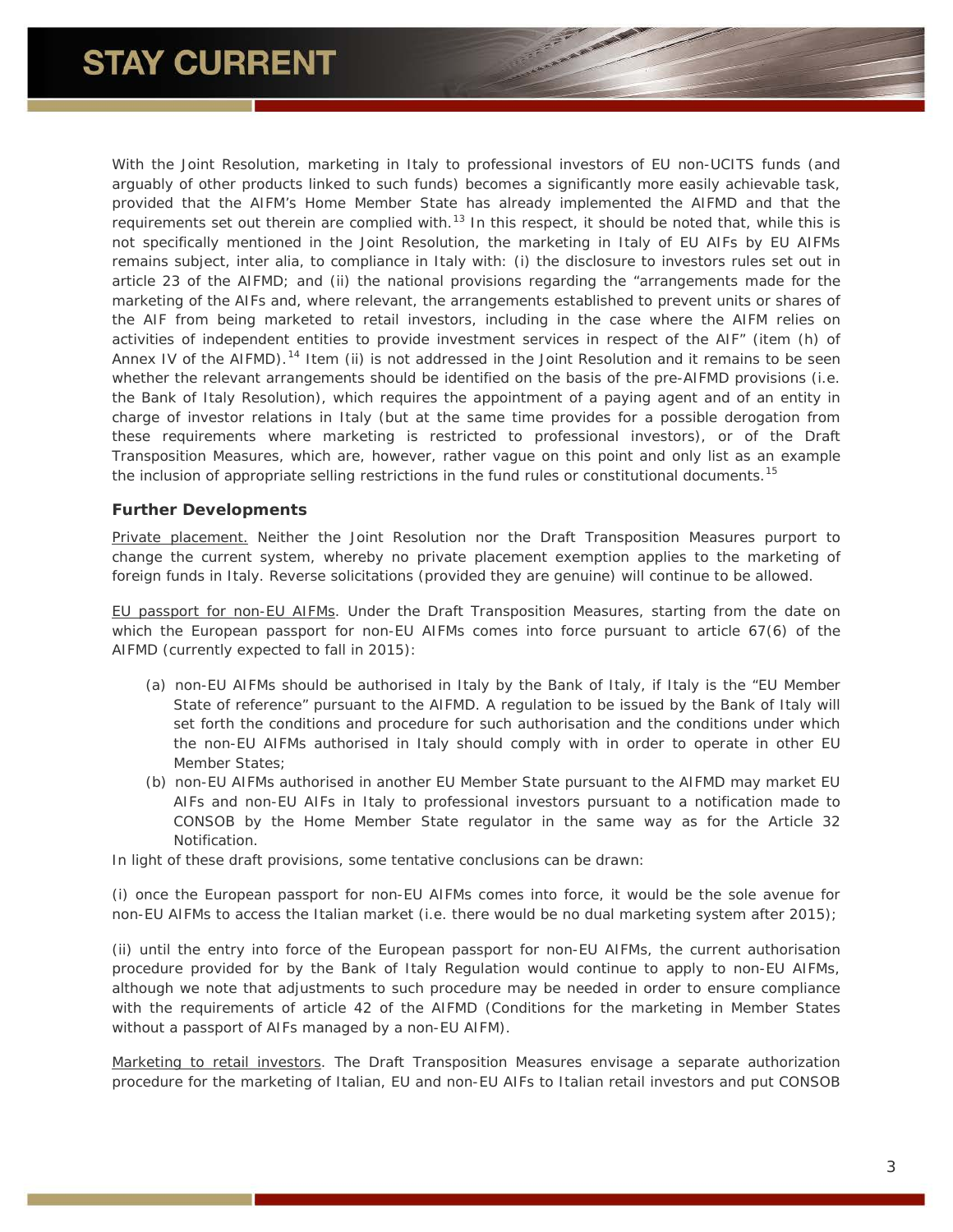### **STAY CURRENT**

in charge of it. It is also envisaged that marketing of AIFs to retail investors should be subject to stricter measures than marketing to professional investors, so as to ensure a higher level of investor protection.

 $\Leftrightarrow$   $\Leftrightarrow$   $\Leftrightarrow$ 

*If you have any questions concerning these developing issues, please do not hesitate to contact any of the following Paul Hastings London lawyers:*

#### **London**

Ugo Giordano 44.20.3023.5160 ugogiordano@paulhastings.com

Jonathan Shenkman 44.20.3023.5131 jonathanshenkman@paulhastings.com Sofia De Cristofaro 44.20.3023.5181 sofiadecristofaro@paulhastings.com

<span id="page-3-0"></span> $1$  For an overview of the AIFMD and of its impact on Non-EU Investment Managers, as well as its transposition in the UK, please refer to our previous [November 2010,](http://www.paulhastings.com/publications-items/details/?id=61b02a26-8aa5-6986-8b86-ff00008cffc3) [April 2013](http://www.paulhastings.com/publications-items/details/?id=e1cc3026-8aa5-6986-8b86-ff00008cffc3) and [June 2013](http://www.paulhastings.com/publications-items/details/?id=67f93226-8aa5-6986-8b86-ff00008cffc3) client alerts. Unless otherwise specified, capitalised terms used in this alert shall have the same meaning ascribed to them in our previous alerts.

<span id="page-3-1"></span><sup>2</sup> The national measures for the implementation of the UCITS IV Directive in Italy were finally published at the end of April 2012; however, CONSOB, in agreement with the Bank of Italy, acted on 5 July 2011 (with the deadline for the transposition of UCITS IV expiring on 30 June 2011) to ensure that the key parts of the UCITS IV regime (such as the new notification procedure for marketing of foreign UCITS, the replacement of the simplified prospectuses with the key investor information documents and the easement of the translation requirements), be given immediate implementation in Italy.

<span id="page-3-2"></span><sup>3</sup> *Regolamento sulla Gestione Collettiva del Risparmio*, originally issued on 14 April 2005 and recast on 8 May 2012.

<span id="page-3-3"></span> $<sup>4</sup>$  Under the former text of article 129 of the Italian Banking Act, the offer in Italy of a wide range of foreign debt securities</sup> had to be authorised in advance by the Bank of Italy. This vetting power was eventually removed by Legislative Decree 29 December 2006, No. 303.

<span id="page-3-4"></span><sup>5</sup> See IVASS Regulation No. 36 of 31 January 2011.

See the consultation document published by the Italian Ministry of Finance available at: [http://www.dt.tesoro.it/it/regolamentazione\\_settore\\_finanziario/consultazioni\\_pubbliche\\_online\\_corrente/consultazione\\_](http://www.dt.tesoro.it/it/regolamentazione_settore_finanziario/consultazioni_pubbliche_online_corrente/consultazione_investimenti_alternativi.html) [investimenti\\_alternativi.html.](http://www.dt.tesoro.it/it/regolamentazione_settore_finanziario/consultazioni_pubbliche_online_corrente/consultazione_investimenti_alternativi.html) The implementation of the AIFMD in Italy will be effected through three types of measures: (i) a law passed by the Italian Parliament setting the general principles for the transposition (which was passed on 6 August 2013 and will enter into force on 4 September 2013); (ii) a legislative decree issued by the Italian Government setting the detailed provisions for the transposition (and whose contents are outlined in the Draft Transposition Measures); and (iii) implementing regulations to be issued by CONSOB and by the Bank of Italy once the measures under (i) and (ii) have entered into force.

 $<sup>7</sup>$  I.e. articles 61 and 32-33 of the AIFMD, respectively.</sup>

<sup>8</sup> The Draft Transposition Measures (see footnote 6 above) provide for the insertion in the Italian Financial Act of a definition of "professional investors", which will be made to coincide with the MIFID definition of "professional clients".

 $9$  Reference here is to the definition of "home Member State of the AIFM", pursuant to article  $4(1)(q)$  of the AIFMD.